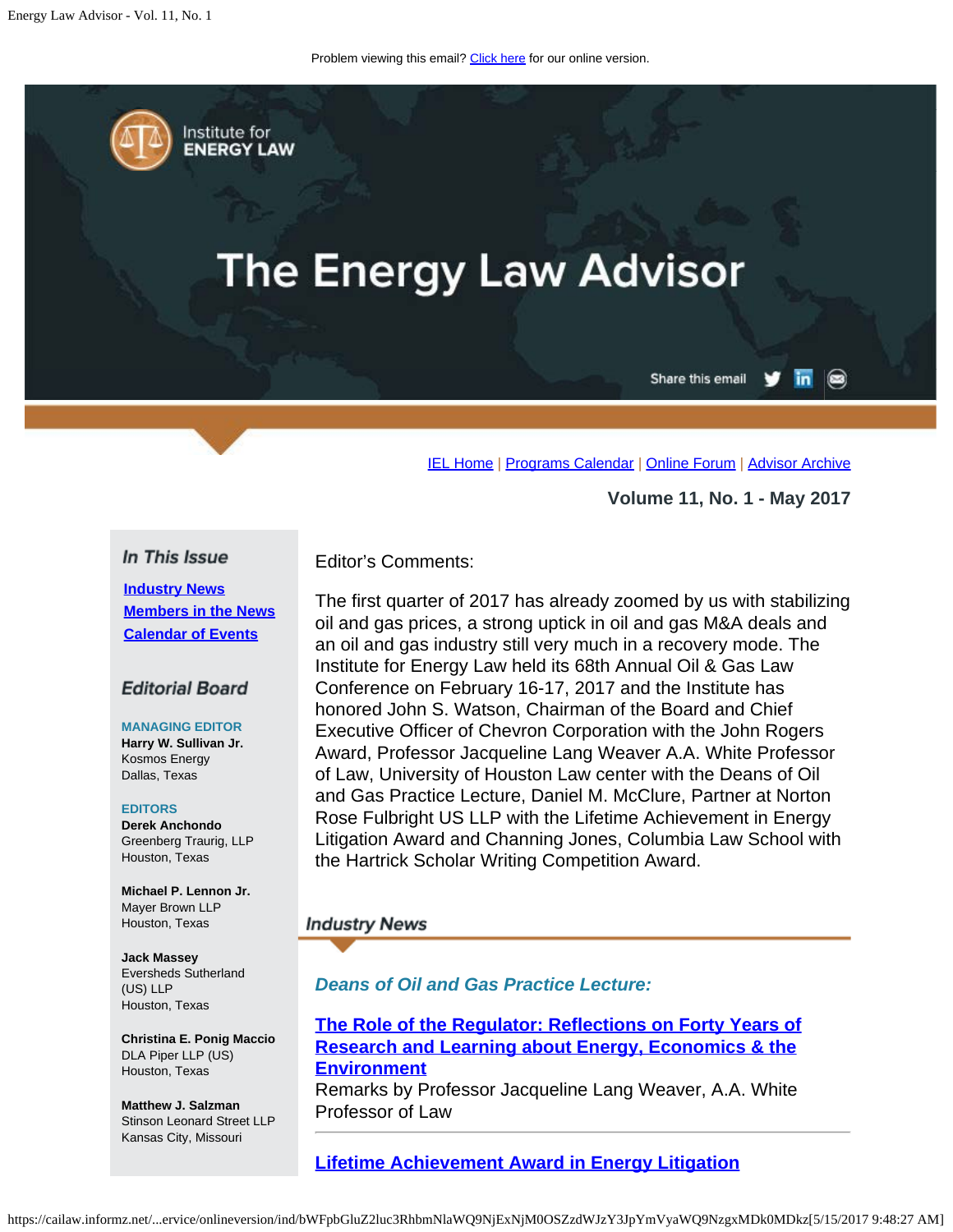#### **INSTITUTE FOR ENERGY LAW**

**Lawrence P. Simon, Jr.** Chair, IEL Advisory Board Liskow & Lewis Lafayette, Louisiana

**Jay E. Ray** IEL Director Plano, Texas

#### **Submissions**

**Industry News** Email **[Harry Sullivan](mailto:sullivanhw@aol.com)** and **[Vickie Adams](mailto:vadams@cailaw.org)**.

#### **Member Announcements** Email **[Vickie Adams](mailto:vadams@cailaw.org)**. Please submit photo with announcement if possible.

© Copyright 2017 - All Rights Reserved

### Remarks by Daniel M. McClure, Norton Rose Fulbright US LLP

*Hartrick Scholar Writing Competition Award:*

## **[The Natural Gas Act, State Environmental Policy and the](http://www.cailaw.org/media/files/IEL/Publications/2017/hartrick-winner-vol11no1.pdf) [Jurisdiction of the Federal Circuit Courts](http://www.cailaw.org/media/files/IEL/Publications/2017/hartrick-winner-vol11no1.pdf)** By: Channing Jones, Columbia Law School

**[Louisiana Third Circuit Addresses Payment of Royalties in](http://www.cailaw.org/media/files/IEL/Publications/2017/la-third-circuit-vol11no1.pdf) [Situations Involving Production Under a Mineral Lease](http://www.cailaw.org/media/files/IEL/Publications/2017/la-third-circuit-vol11no1.pdf) [Pursuant to a Conditional Allowable Prior to Unitization](http://www.cailaw.org/media/files/IEL/Publications/2017/la-third-circuit-vol11no1.pdf)** By Brittan J. Bush and Jeffrey D. Lieberman, Liskow & Lewis

## **[A Glimpse at Arbitration in International Commercial](http://www.cailaw.org/media/files/IEL/Publications/2017/glimpse-arbitration-vol11no1.pdf) [Transactions](http://www.cailaw.org/media/files/IEL/Publications/2017/glimpse-arbitration-vol11no1.pdf)**

By J. Richard Gallagher, Attorney at Law, Dallas, Texas

# **[The Implication of Recent Court Decisions for Issuers of Debt](http://www.cailaw.org/media/files/IEL/Publications/2017/marblegate-vol11no1.pdf) [Securities](http://www.cailaw.org/media/files/IEL/Publications/2017/marblegate-vol11no1.pdf)**

By Bill Hart Jr. and John P. Berkery, Mayer Brown

## **[Are Texas Oil Companies Ready for Chinese Investors?](http://www.cailaw.org/media/files/IEL/Publications/2017/tx-oil-chinese-vol11no1.pdf)** By Taisong He, International Attorney (Licensed in Texas and the People's Republic of China)

**[U.S. Fifth Circuit Affirms Application of the Subsequent](http://www.cailaw.org/media/files/IEL/Publications/2017/subsequent-doctrine-vol11no1.pdf) [Purchaser Doctrine in Oilfield Contamination Case,](http://www.cailaw.org/media/files/IEL/Publications/2017/subsequent-doctrine-vol11no1.pdf) [Recognizes "Clear Consensus" Among Louisiana Appellate](http://www.cailaw.org/media/files/IEL/Publications/2017/subsequent-doctrine-vol11no1.pdf) [Courts, and Declines Certification to the Louisiana Supreme](http://www.cailaw.org/media/files/IEL/Publications/2017/subsequent-doctrine-vol11no1.pdf) [Court](http://www.cailaw.org/media/files/IEL/Publications/2017/subsequent-doctrine-vol11no1.pdf)**

By Jonathan A. Hunter, Elizabeth S. Wheeler, Kelly Brechtel Becker and Kathryn Zainey Gonski, Liskow & Lewis

# **Update – 1st National Young Energy Professionals' Law Conference**

By Jay E. Ray, Director, Institute for Energy Law

The Institute for Energy Law significantly increased its offerings for young energy professionals—defined by the IEL as person's under 40 years of age—this spring with the 1st National Young Energy Professionals' Law Conference. Held March 31-April 1, 2017, in New Orleans, the conference featured outstanding programming, excellent networking opportunities, and sage advice from political, judicial and industry leaders, while offering attendees up to 9.25 hours of MCLE credit and 2 hours of ethics credit.

The conference started Thursday evening with a full house at Pat O's on Bourbon Street for three hours of socializing, food, and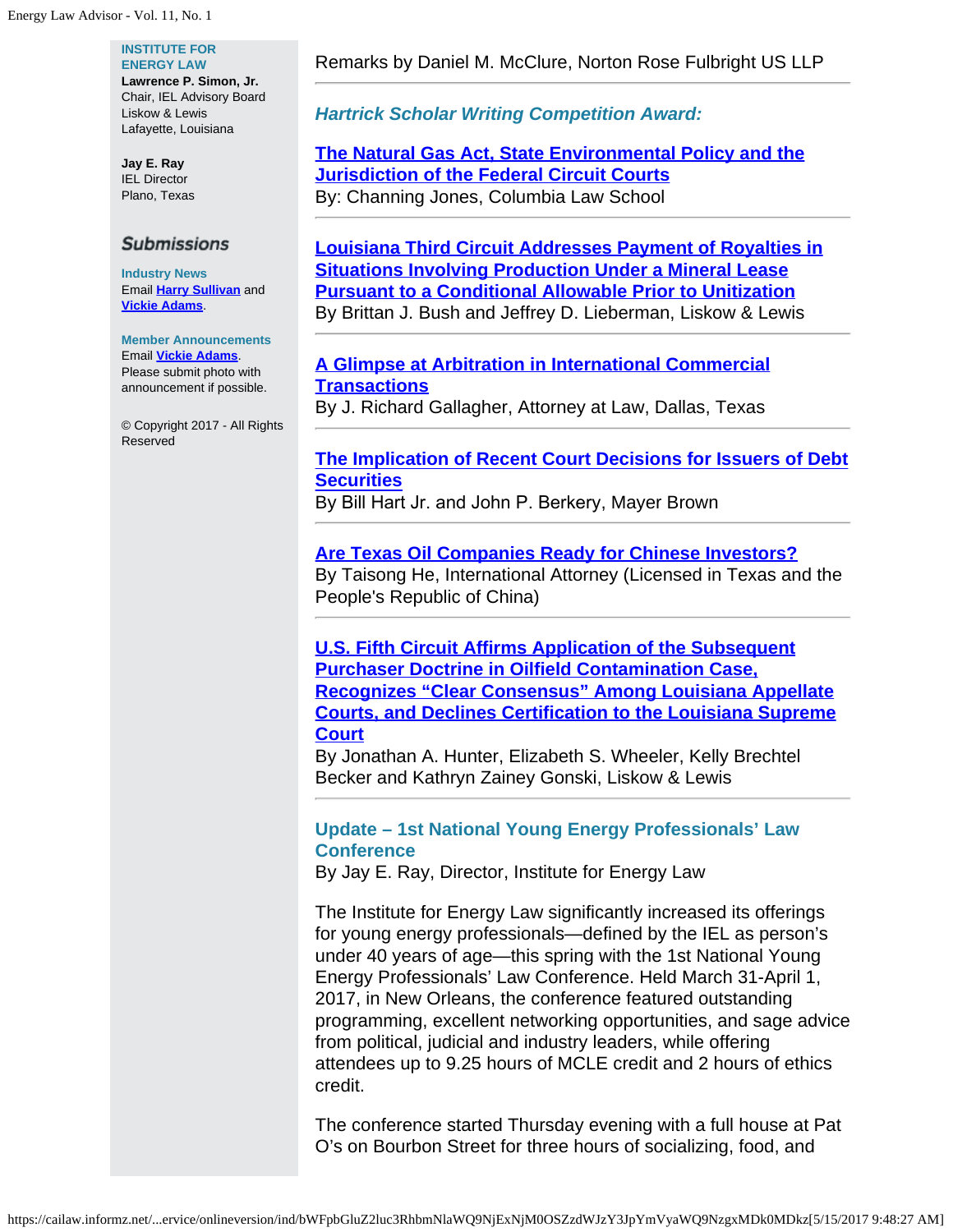refreshments. Attendees ranged in experience from 1st year associates to partners with 15 years of experience and in-house legal leaders. They came to the conference from thirteen states and three countries to learn, share stories, discuss their practices, and build new friendships and professional networks.

On Friday morning the conference kicked off with US Congressman Garret Graves, who spoke to a full room regarding the current political environment, the importance of the energy industry to his district and the country. The session concluded with numerous questions from the audience, a trend that occurred throughout the conference.

Congressman Graves was followed by a judicial panel featuring two U.S. District Court Judges and one U.S. Magistrate Judge and an in-house panel featuring general counsel and associate or deputy counsel from Chevron, GE Oil and Gas, Halcon Resources Corp. and Transocean. The panelists shared valuable insight regarding the secrets of success, ethical and practice pitfalls, working with the court's offices, and impressing and keeping inhouse counsel happy.

At lunch, Tulane University Law School Dean, David D. Meyer, interviewed Exxon Mobil Corporation's General Counsel, Randall Ebner, in a session that was universally described by the attendees as outstanding. Attendees commented that it was the "best talk by a GC I've ever seen" and that he "really connected with me and where I am professionally." Mr. Ebner shared his diverse history with ExxonMobil and explained how his rise to the GC position included luck, hard work, and a willingness to accept opportunities that often took him out of his comfort zone and on a career path he had not anticipated when he started out as a litigator. Mr. Ebner encouraged the attendees to be willing to diversify, to step outside of their comfort zones, and to accept new challenges and opportunities.

Friday afternoon featured two rooms of programs, with one room focused on MCLE, including a program on upstream acquisitions, international negotiations and arbitrations, coastal erosion litigation, and a mineral title update. The other room featured a cybersecurity ethics session and professional development programing on networking, managing employees and projects, and achieving your career goals. These sessions featured outstanding presentations from attorneys from ExxonMobil, Chevron, Baker Hughes, Newfield Exploration, and leading energy law firms.

That evening the group headed to Bourbon Street for more fun, with a private suite and balcony at Bourbon Vieux. The event featured outstanding jambalaya, refreshments and live entertainment. Attendees were also able to step out onto a large balcony to socialize with other attendees and to people-watch over Bourbon Street on a Friday night.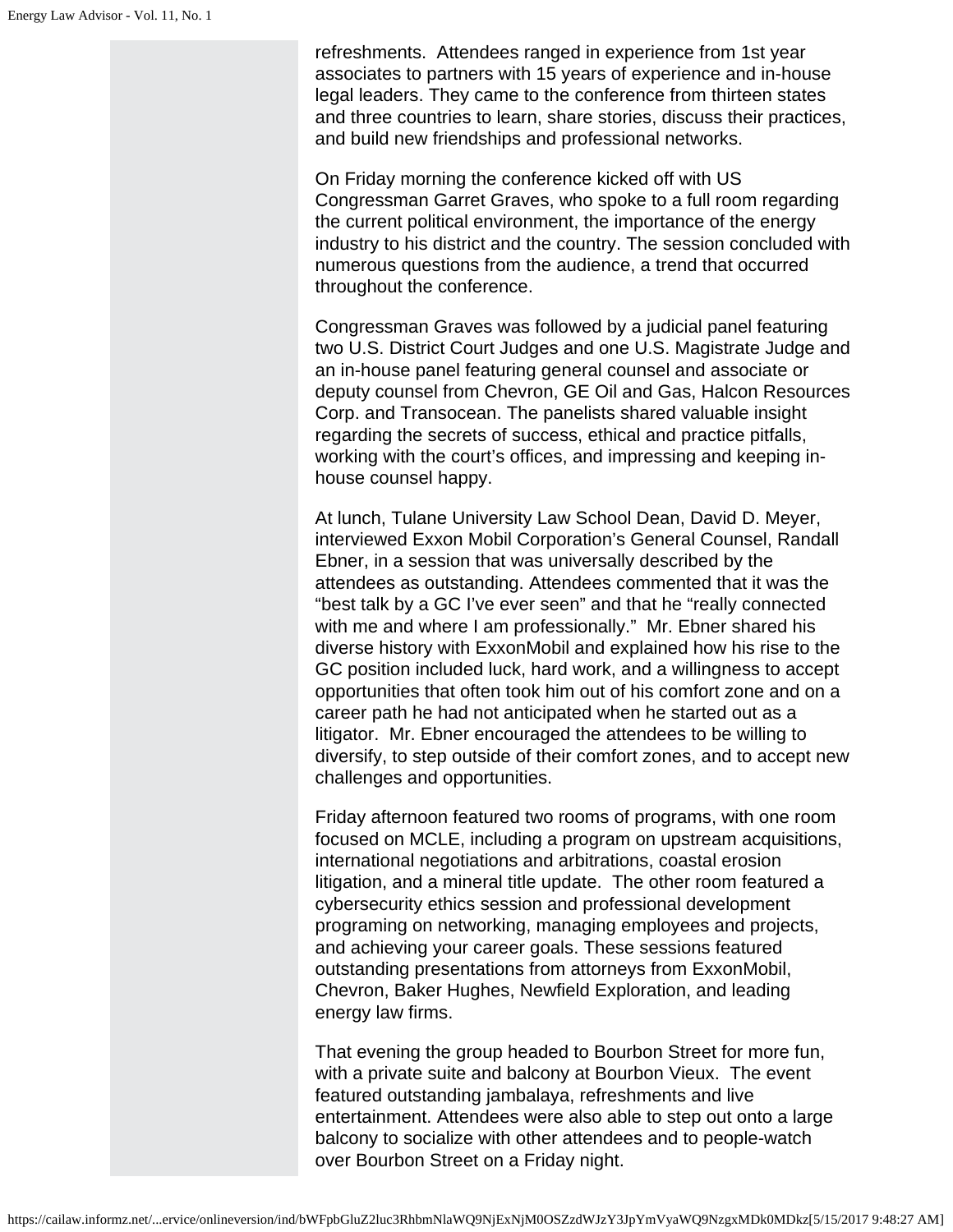After an enjoyable Friday night, attendees came back together early Saturday morning for some hot breakfast and more great programs on regulations, an energy law roundup of cases around the country, and an ethics presentation.

The conference was a great success with attendees saying they loved the "diversity of topics and speakers," "meeting people in my peer group," the "great networking opportunities," meeting "their peers" or other "young professionals," and the wide range of inhouse speakers and attendees.

Given the success of the conference and the recommendation that IEL host the conference again in New Orleans, the 2<sup>nd</sup> National YEP Law Conference will be in New Orleans again in the spring of 2018. The date will be announced as soon as the hotel is contracted, so check back on our website periodically. If you are interested in helping to plan the conference, please express that interest by email to Vickie Adams at [vadams@cailaw.org](mailto:vadams@cailaw.org).

# **Members in the News**

IEL is excited to welcome several new members from every membership level. We hope you will welcome our new Advisory Board Members and Young Energy Professionals and encourage them to get involved with our organization!

# **Sustaining Members:**

- **Kelly Hart & Hallman LLP**, Fort Worth, Texas, with William B. Burford, Aimee W. Hebert, William Kerr, Loulan J. Pitre, Jr., Todd W. Spake, Carl von Merz, Jr., Kelly Ransom and Clark Rucker as Advisory Board Representatives.
- **Orrick, Herrington & Sutcliffe LLP**, Houston, Texas.

# **Supporting Member:**

**Susman Godfrey LLP**, Dallas, Texas, with Barry Barnett as the Advisory Board Representative.

# **Sponsoring Members:**

- **Davis, Gerald & Cremer, P.C.**, Austin, Texas with Shannon Ratliff as the Advisory Board Representative.
- **Gleeds USA**, Atlanta, Georgia, with Sonny Jester as the Advisory Board Representative.
- **Shapiro & Dunn, PLLC**, Austin, Texas, with Patrick Dunn as the Advisory Board Representative.
- **Strasburger & Price LLP**, Houston, Texas, with Ronald L. Oran, Jr. as the Advisory Board Representative.

#### **Associate Members**: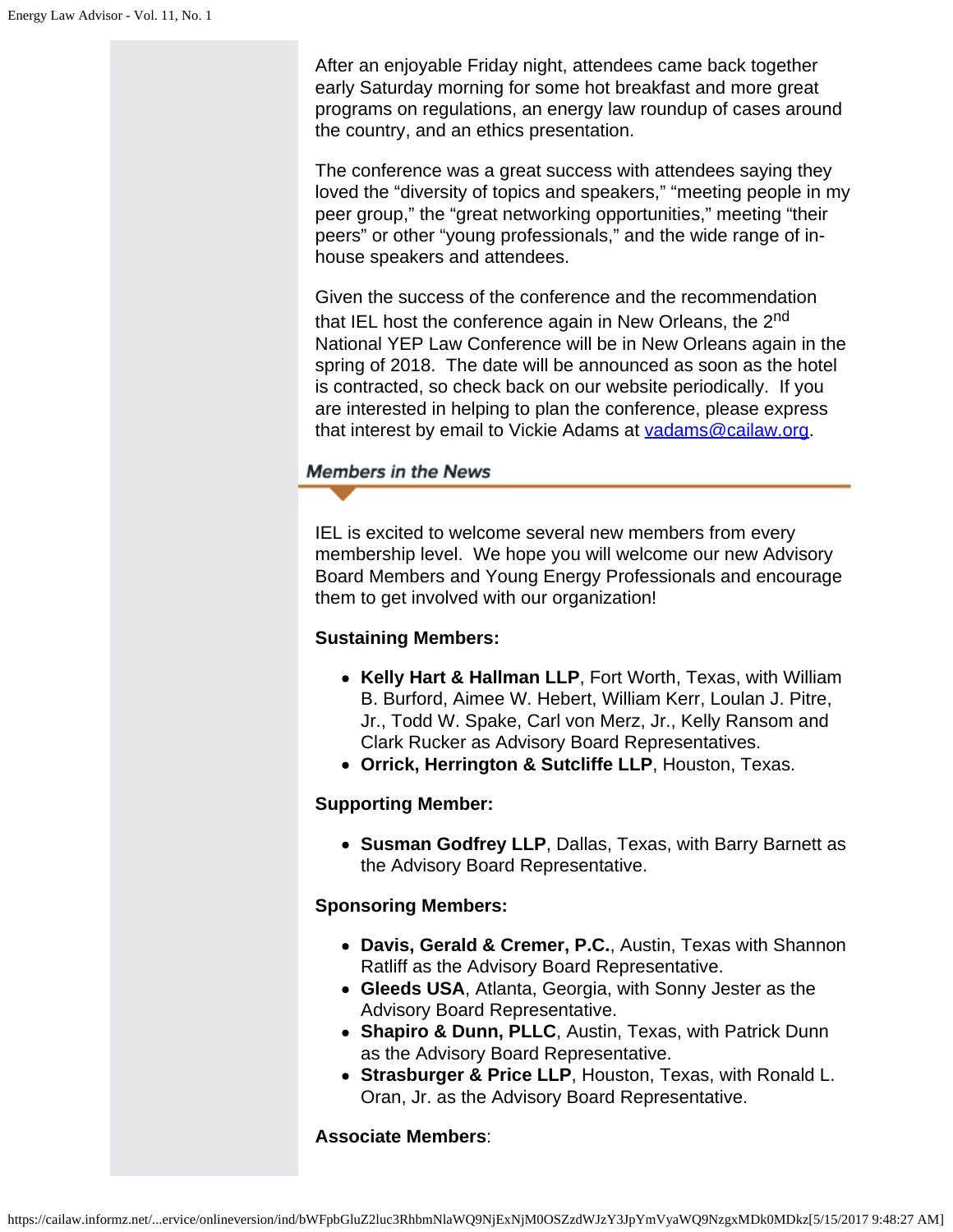- **Nidhi Aggarwal** (FTI Consulting, Inc., Houston, Texas)
- **William F. Bresee** (Leech Tishman Fuscaldo & Lampl, Pasadena, California)
- **Bob Broxson** (BDO USA, LLP, Houston, Texas)
- **Mark Burghardt** (Holland & Hart LLP, Salt Lake City, Utah)
- **Melodi Caglar** (Ankara, Turkey)
- **Katrina Coulter** (BDO USA, LLP, Houston, Texas)
- **Tom Alan Cunningham** (Tom Alan Cunningham PLLC, Houston, Texas)
- **Bill Deley** (GDH Limited, Waterloo, Ontario, Canada)
- **Ronald Lee Ennis** (Houston, Texas)
- **Carlos Edwardo Gonzalez Flota** (Consultoria Ambiental y Legal de Yucatan, S.C.P., Merida, Yucatan, Mexico)
- **Ashley Hallene** (Alta Mesa Holdings, LP, Houston, Texas)
- **Patrick Hays** (Frank's International N.V., Houston, Texas)
- **Quincy Jones** (FTI Consulting, Inc., Houston, Texas)
- **Daniel Kirksey** (Washburn University School of Law, Topeka, Kansas)
- **Bianca Lopez** (Alta Mesa Holdings, LP, Houston, Texas)
- **Penny L. Malbrew** (Liskow & Lewis, Lafayette, Louisiana)
- **Anthony Marino** (Slattery, Marino & Roberts, New Orleans, Louisiana)
- **Michael C. McCann** (Hunton & Williams LLP, Richmond, Virginia)
- **Terry Orr** (Grant Thornton, Dallas, Texas)
- **Rick Porter** (FTI Consulting, Inc., Houston, Texas)
- **Tom Ramos** (BDO USA, LLP, Houston, Texas)
- **Kimberly Sanford** (Harriton & Furrer, LLP, Armonk, New York)
- **Abigail W. Sikes** (Rendall Sikes PLLC, Dallas, Texas)
- **Mark Tattoli** (Core Laboratories, Houston, Texas)
- **Ilse van Hartevelt** (Yellofant Consulting, The Woodlands, Texas)
- **Fabené J. Welch** (EnerVest, Ltd., Houston, Texas)
- **Michael J. Wozniak** (Beatty & Wozniak, P.C., Denver, Colorado)

#### **Academic / Government / Non-Profit Member:**

**Ahmadu Zubairu** (Nigerian Electricity Regulatory Commission, Abuja, FC, Nigeria)

#### **Law School Members:**

- **Penn State Law,** University Park, Pennsylvania, with Professor Ross Pifer as the Advisory Board Representative.
- **West Virginia University College of Law**, Morgantown, West Virginia, with Professor Joshua Fershee as the Advisory Board Representative.

#### **Young Energy Professional Members:**

**Damilare Abiodun Bolaji** (The Lawyers Chronicle &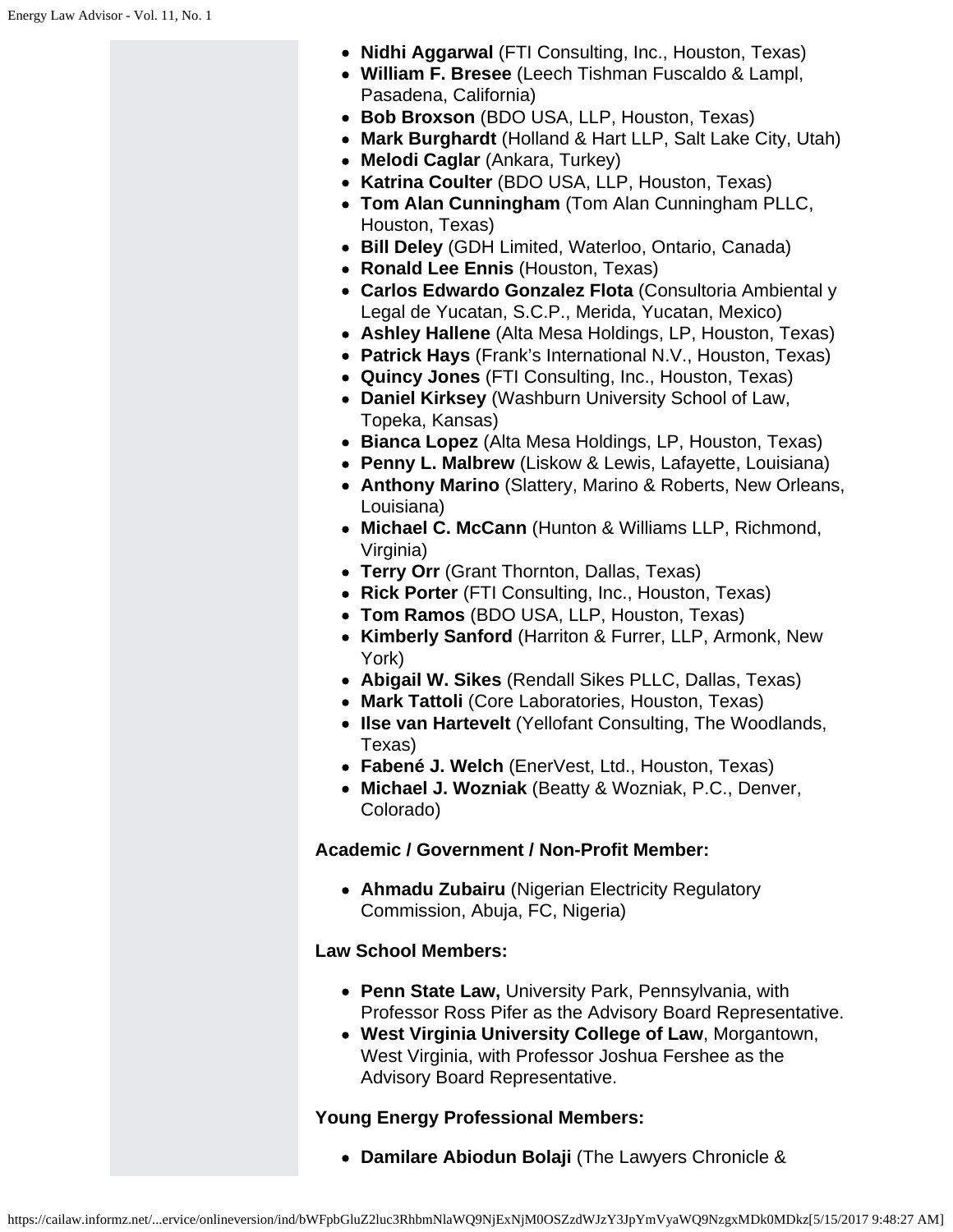Associates, Jos, Nigeria)

- **Renee A. Dupre Dugan** (Resource Environmental Solutions, Houston, Texas)
- **Keith Forst** (Quinn Emanuel Urquhart & Sullivan, LLP, Washington, DC)
- **Nicole M. Given** (Association of Oil Pipelines, Alexandria, Virginia)
- **Eduardo Gonzalez Canales** (Akin Gump Strauss Hauer & Feld LLP, Houston, Texas)
- **Taisong He** (MD America Energy, LLC, Fort Worth, Texas)
- **Juanita Hernandez Vidal** (Estudio Legal Hernandez, Bogata, Columbia)
- **Tade Oyewunmi** (University of Eastern Finland Law School, Joensuu, Finland)
- **Horacio Paredes Vazquez** (Malpica, Iturbe, Buj y Paredes, Colonia Juarez, Mexico)
- **Stephanie Pinson** (Petro-Chem Development Co., Inc., Houston, Texas)
- **Matthew Sampson** (Steptoe & Johnson , PLLC, The Woodlands, Texas)
- **Brooke Sizer** (Gray Reed & McGraw, P.C., Houston, Texas)

# **Calendar of Events**

| 4th Mergers,<br><b>Acquisitions &amp;</b><br><b>Divestitures</b><br><b>Conference</b><br><b>Houston, TX</b><br>May 18-19,<br>2017          | <b>Basics of Oil</b><br>and Gas<br><b>Production</b><br>(Upstream)<br><b>Live Webinar</b><br>May 24, 2017 | <b>4th Appalachia</b><br><b>YEP General</b><br><b>Counsel Forum</b><br>Pittsburgh, PA<br>May 25, 2017   |
|--------------------------------------------------------------------------------------------------------------------------------------------|-----------------------------------------------------------------------------------------------------------|---------------------------------------------------------------------------------------------------------|
| <b>6th IEL-SEERIL</b><br><b>International</b><br><b>Oil &amp; Gas Law</b><br><b>Conference</b><br>London, UK<br><b>June 21-23,</b><br>2017 | <b>8th Law of</b><br><b>Shale Plays</b><br><b>Conference</b><br>Pittsburgh, PA<br>Sept 6-7, 2017          | <b>10th Annual YEP</b><br><b>General Counsel</b><br><b>Forum</b><br><b>Houston, TX</b><br>Sept 28, 2017 |



**Connect with IEL In**